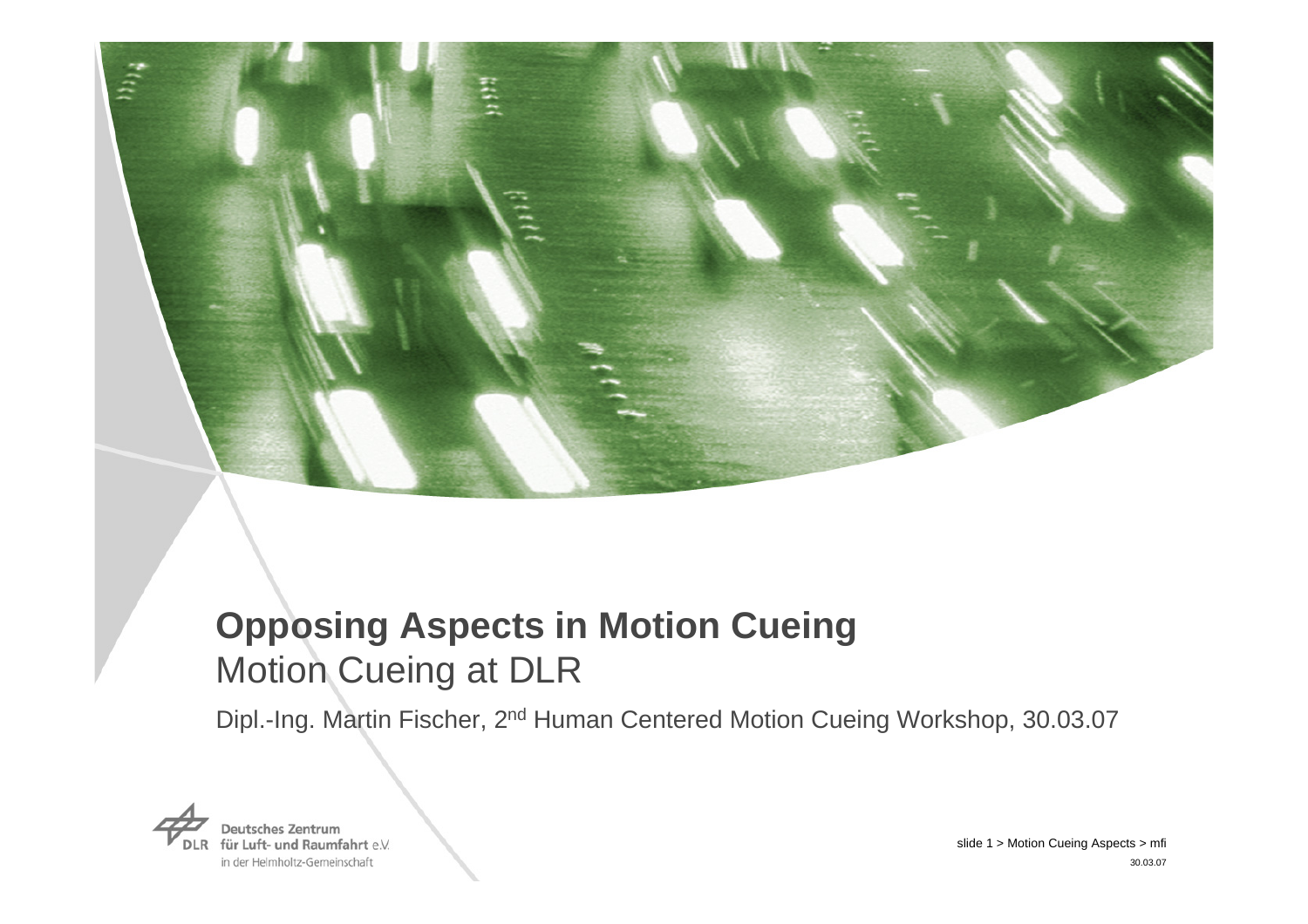

## **The Simulator**



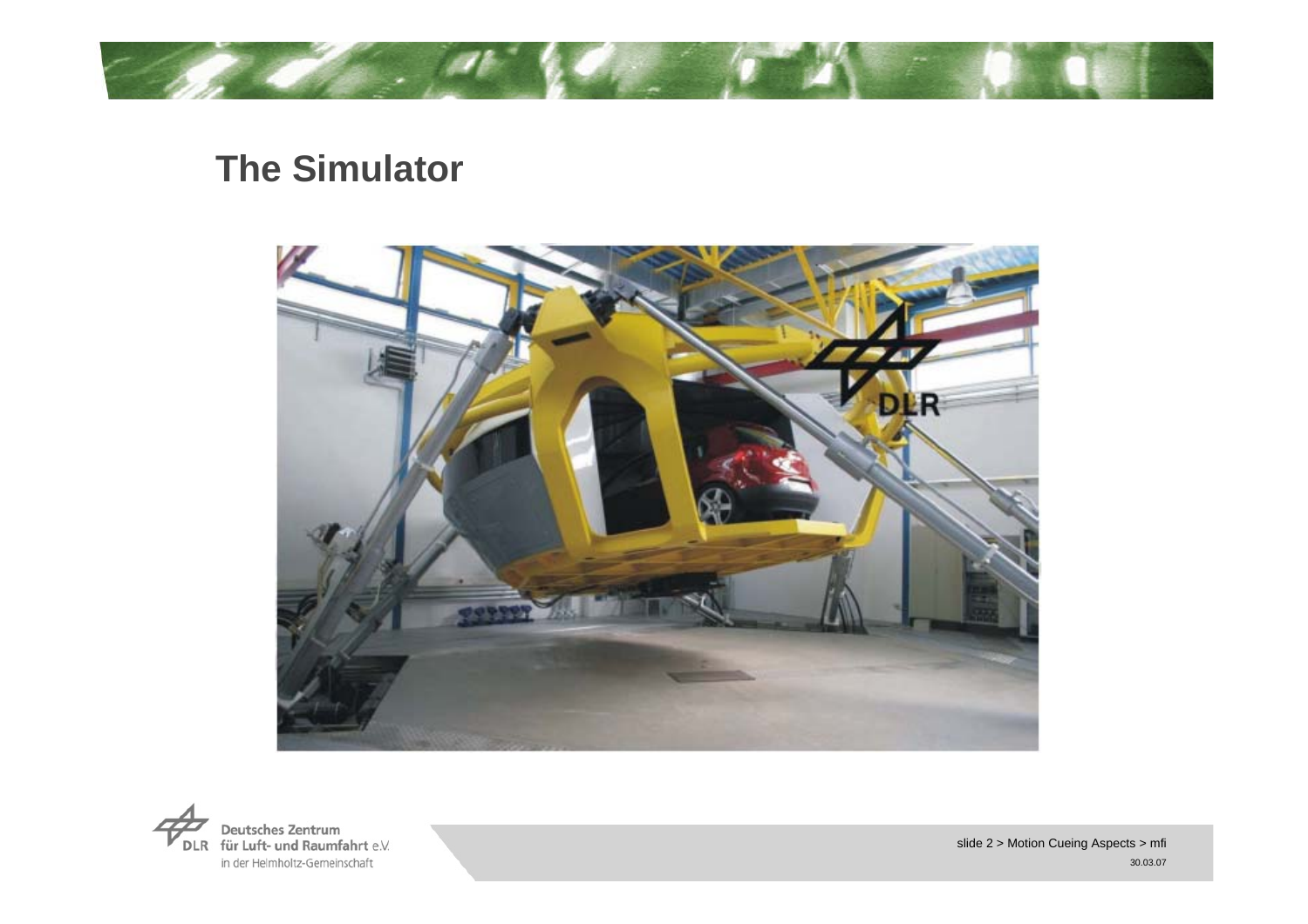## **Simulator Facts**

#### Motion Capabilities  $\overline{\phantom{a}}$

|              | <b>Position</b> | <b>Acceleration</b>    |              | <b>Position</b> | <b>Acceleration</b>        |
|--------------|-----------------|------------------------|--------------|-----------------|----------------------------|
| <b>Surge</b> | $\pm 1.5$ m     | $\pm 10 \text{ m/s}^2$ | Roll         | $\pm 21$ °      | $\pm 250$ °/s <sup>2</sup> |
| <b>Sway</b>  | $\pm 1.4$ m     | $\pm 10 \text{ m/s}^2$ | <b>Pitch</b> | $+21$ °         | $\pm 250$ °/s <sup>2</sup> |
| <b>Heave</b> | $\pm 1.4$ m     | $\pm 10 \text{ m/s}^2$ | Yaw          | $+21$ °         | $\pm 250^{\circ}/s^2$      |

#### $\overline{\phantom{a}}$  Full cockpit

- $\triangleright$  force feedback steering
- $\rightarrow$  active brake pedal
- **7** Visual system
	- 270° x 40° field of view $\overline{\phantom{a}}$
	- $\overline{\phantom{a}}$ TFT-displays in outside mirrors
	- Large LCD-screen on backseat as rear view mirror  $\overline{\phantom{a}}$



…

7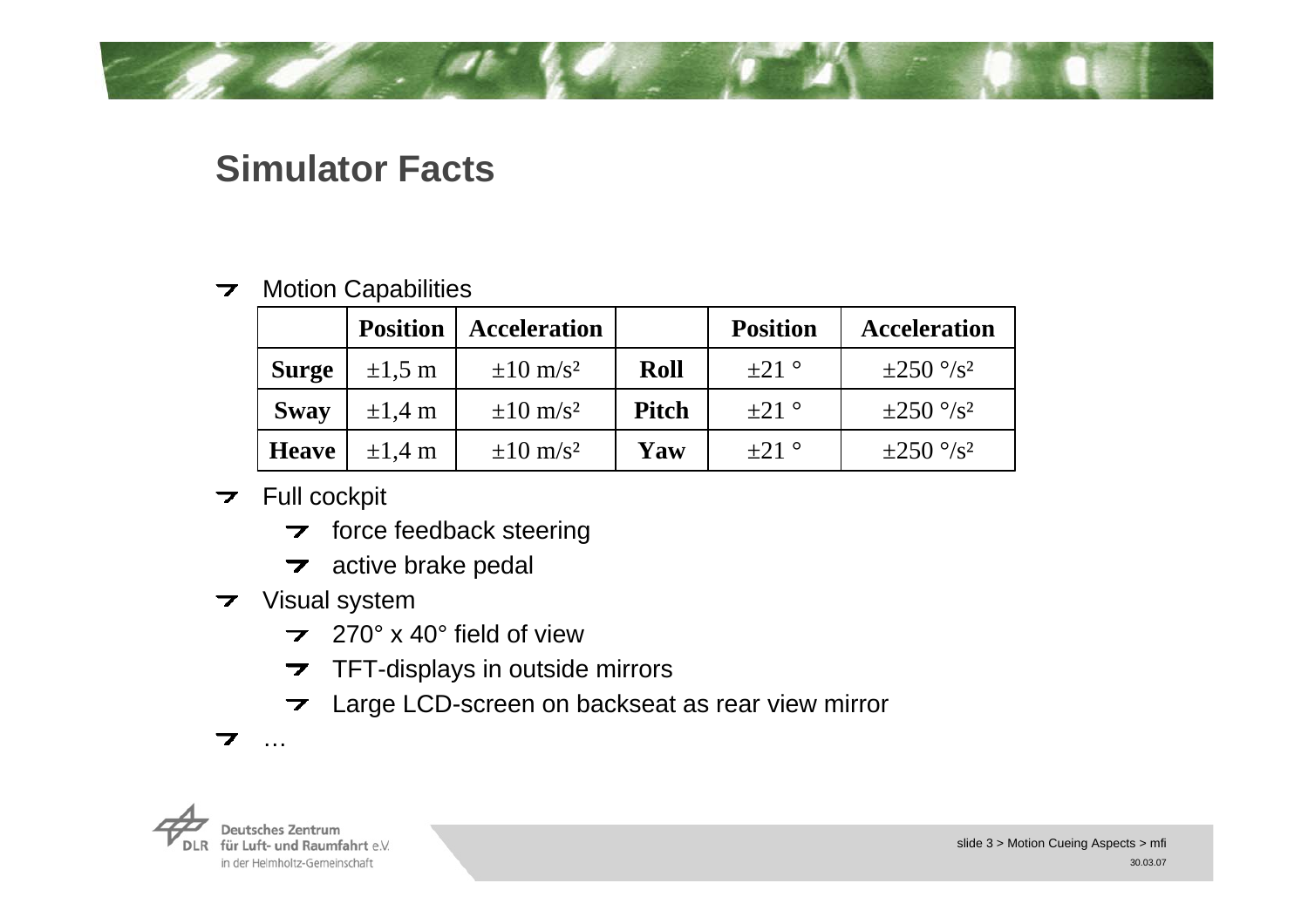

## **Important Motion Cueing Factors**

in der Helmholtz-Gemeinschaft

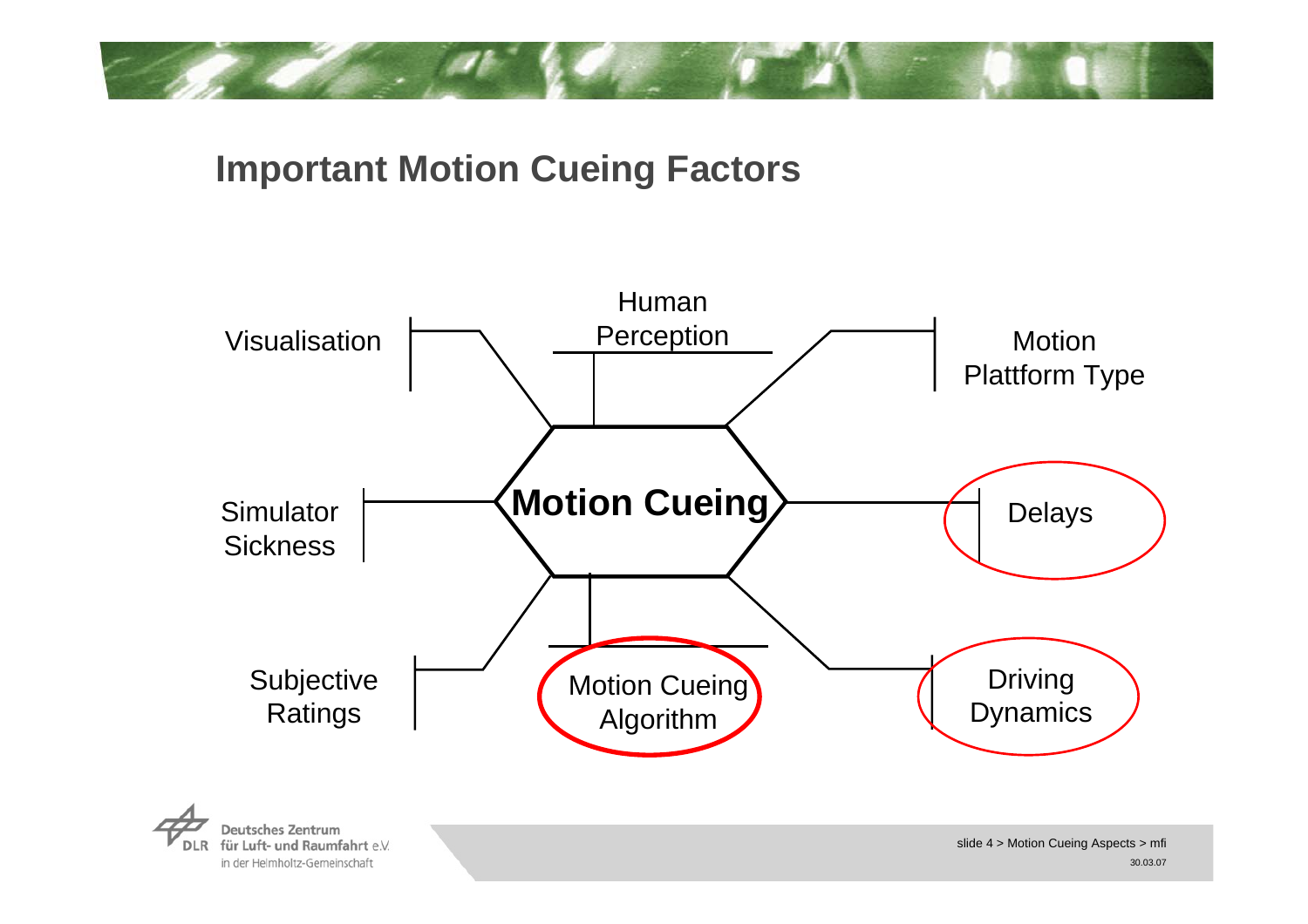

## **Opposing Aspects I**

### *Motion Response*

| adaptive     |  |
|--------------|--|
| ∣ homogenous |  |

### *Realism*

| objective  |  |
|------------|--|
| subjective |  |

### *Tuning Options*

| variable |  |
|----------|--|
| simple   |  |

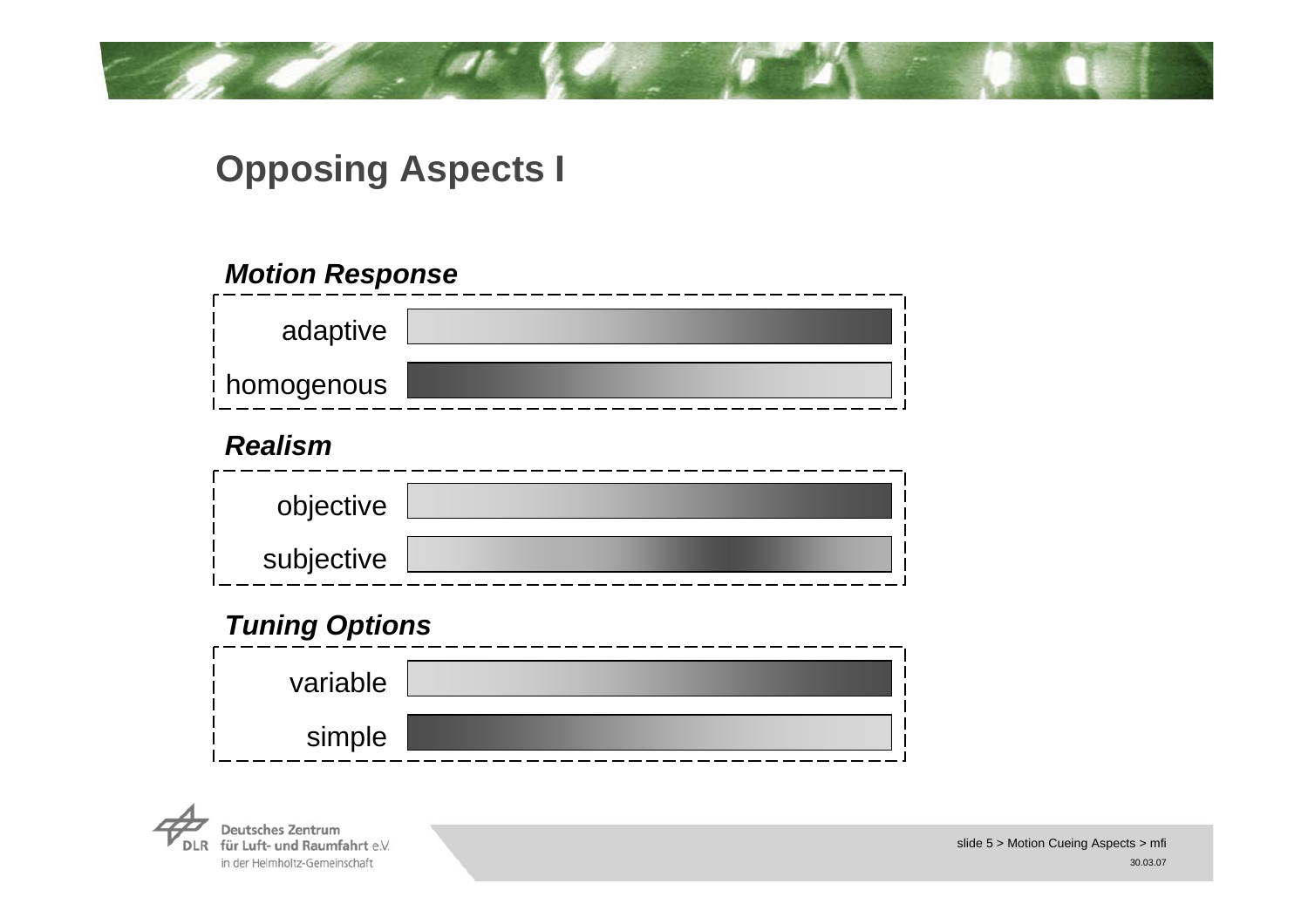## **Opposing Aspects II**

### *Tuning Criteria*

| manoeuvre |  |
|-----------|--|
| subject   |  |

### *Sustained Accelerations False Cues*

| tilt rate |  |
|-----------|--|
| delay     |  |

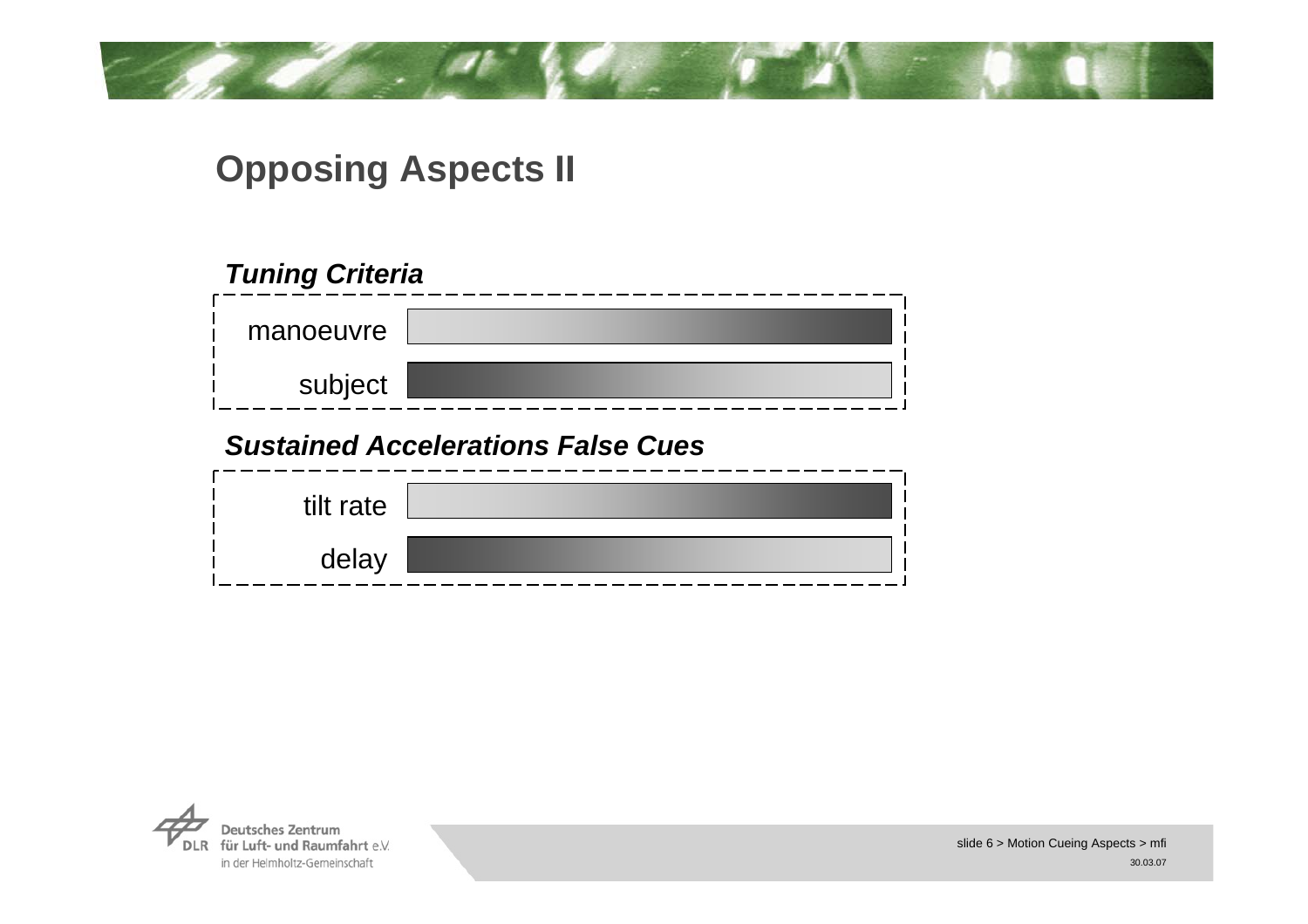## **Motion Cueing Studies** Phase II – Objective vs. Subjective Rating

 $\overline{z}$  Phase II

*Realism*

- $\overline{7}$  12 drivers
- $\triangleright$  Real world vs. simulator driving
- Different manoeuvre specific MCA parameter sets  $\overline{\phantom{a}}$
- $\triangleright$  Subjective ratings vs. objective driving data analysis
- $\triangleright$  Subjective ratings and objective driving data analysis results correspond
- Driving (braking) behaviour in simulators is repeatable

| Realism    |  |
|------------|--|
| objective  |  |
| subjective |  |

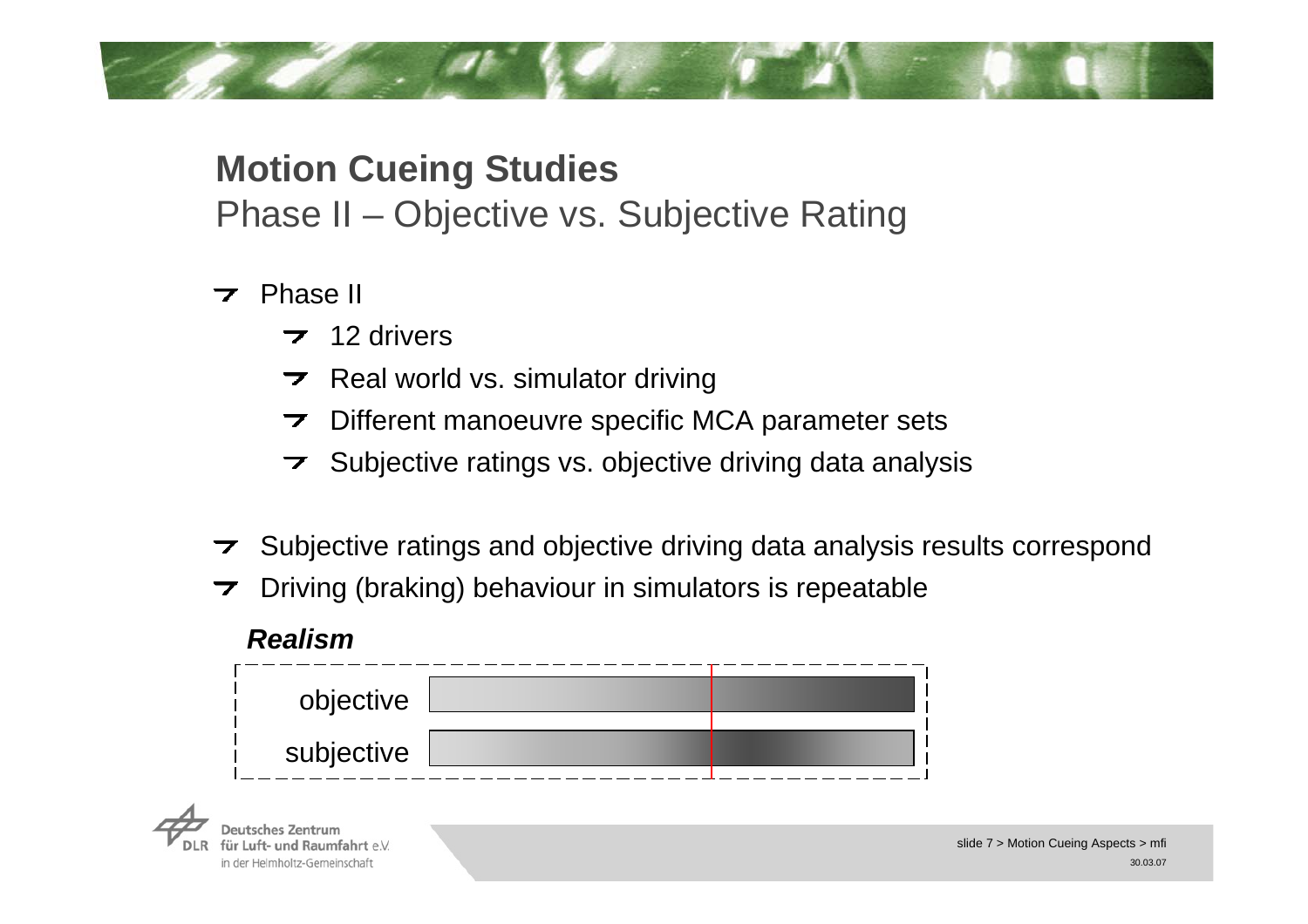## **Motion Cueing Studies**

Phase III / IV – Manoeuvre vs. Subject based tuning

## $\overline{z}$  Phase III

- $\rightarrow$  4 "normal" drivers
- $\triangleright$  Subjective rating of different classical washout parameter sets
- $\overline{\phantom{a}}$  Phase IV

für Luft- und Raumfahrt e.V. in der Helmholtz-Gemeinschaft

- 3 expert drivers (expert knowledge in driving dynamics)
- $\triangleright$  Self-tuning (manoeuvre specific)
- $\triangleright$  Subjective rating of own tuning vs. given parameter set

| <b>Tuning Criteria</b> |  |
|------------------------|--|
| manoeuvre              |  |
| subject                |  |
|                        |  |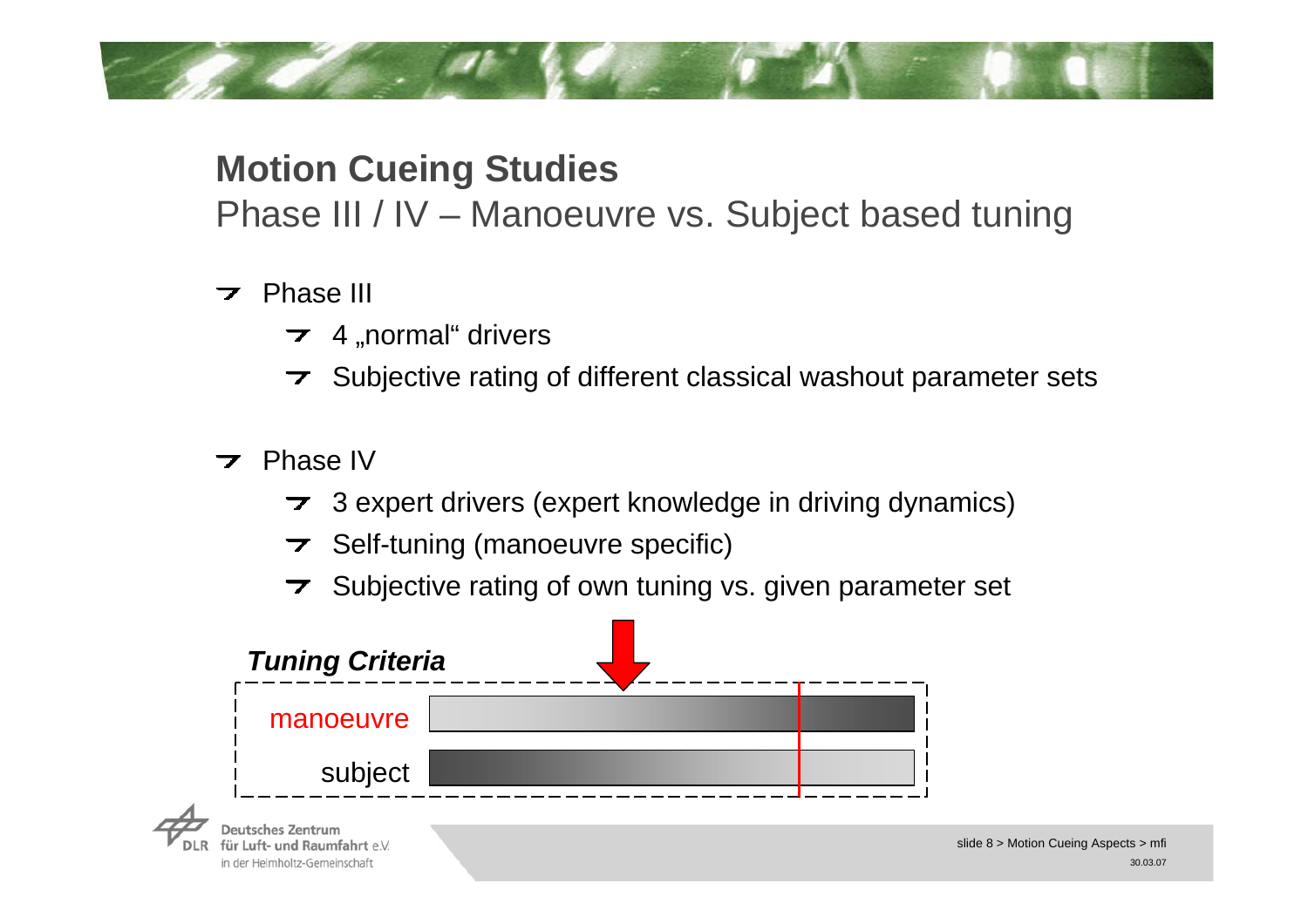## **Motion Cueing Studies**

Phase V – Sustained Acceleration false cues

- $\triangleright$  Phase V (June 2007)
	- $\overline{2}$  15-20 students
	- $\rightarrow$  perception thresholds
	- $\rightarrow$  influence of tilting point position

### *Sustained Accelerations False Cues*



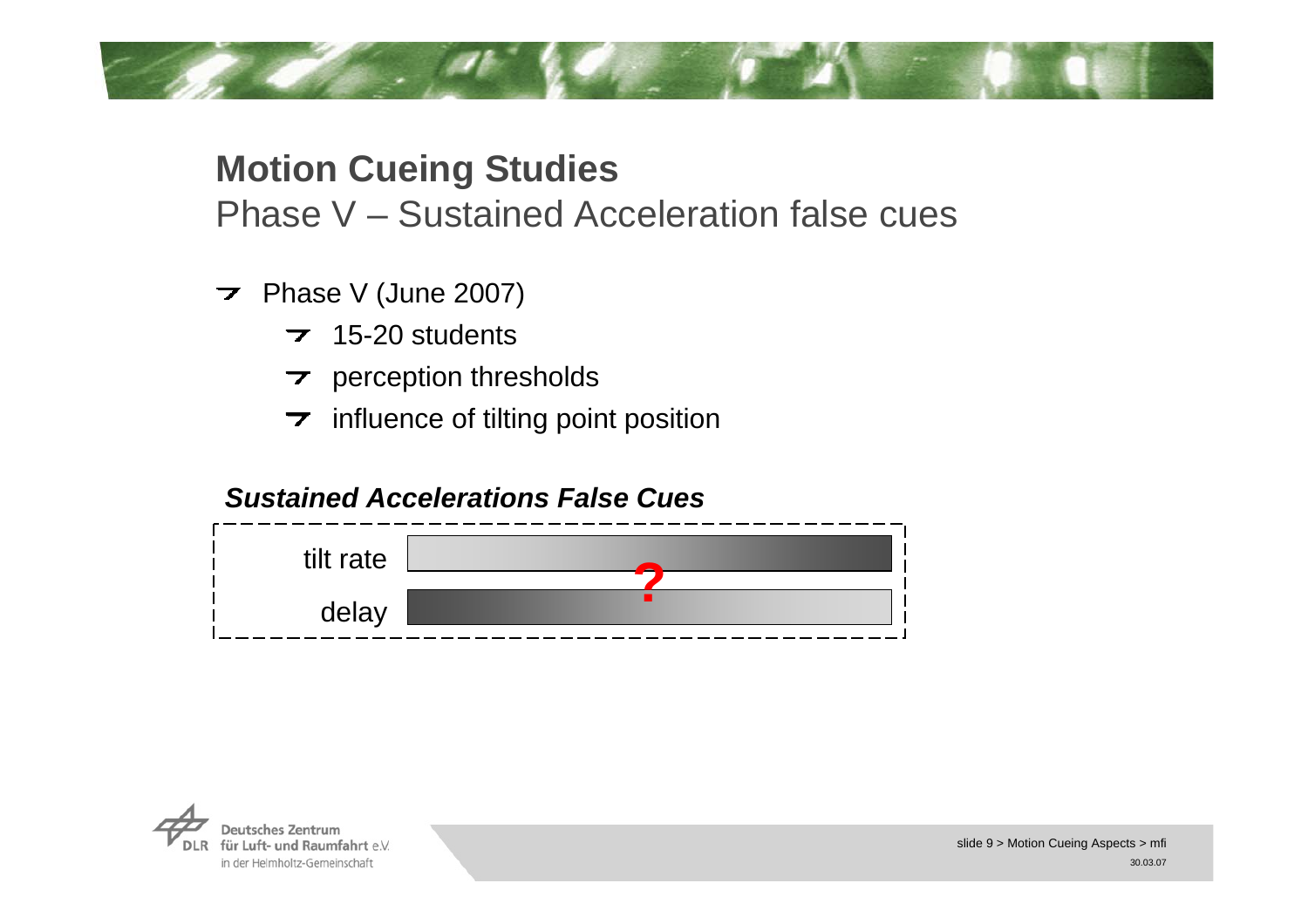## **Simulation**



**Deutsches Zentrum** DLR für Luft- und Raumfahrt e.V. in der Helmholtz-Gemeinschaft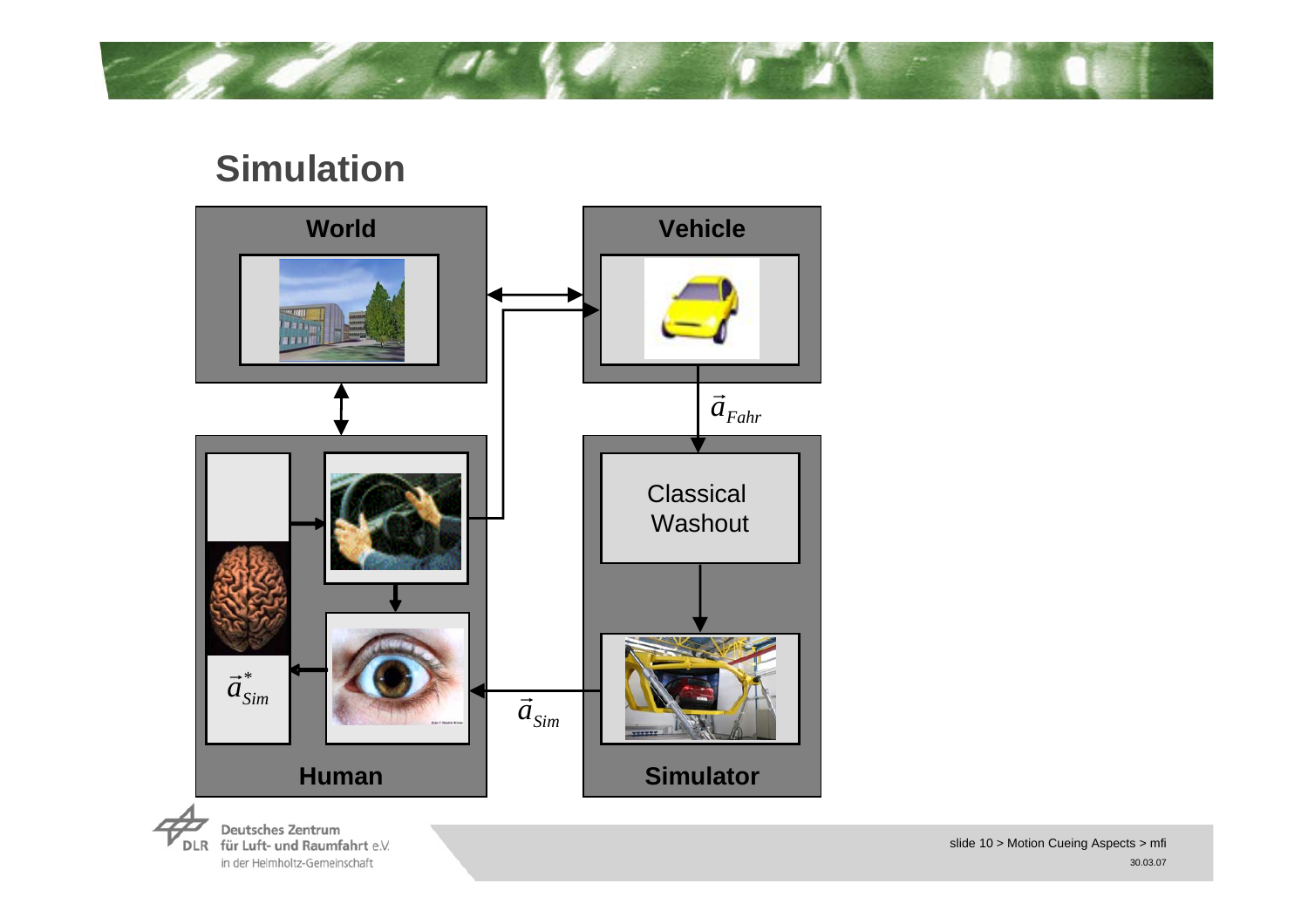## **Simulation**



**Deutsches Zentrum** DLR für Luft- und Raumfahrt e.V. in der Helmholtz-Gemeinschaft

slide 11 > Motion Cueing Aspects > mfi 30.03.07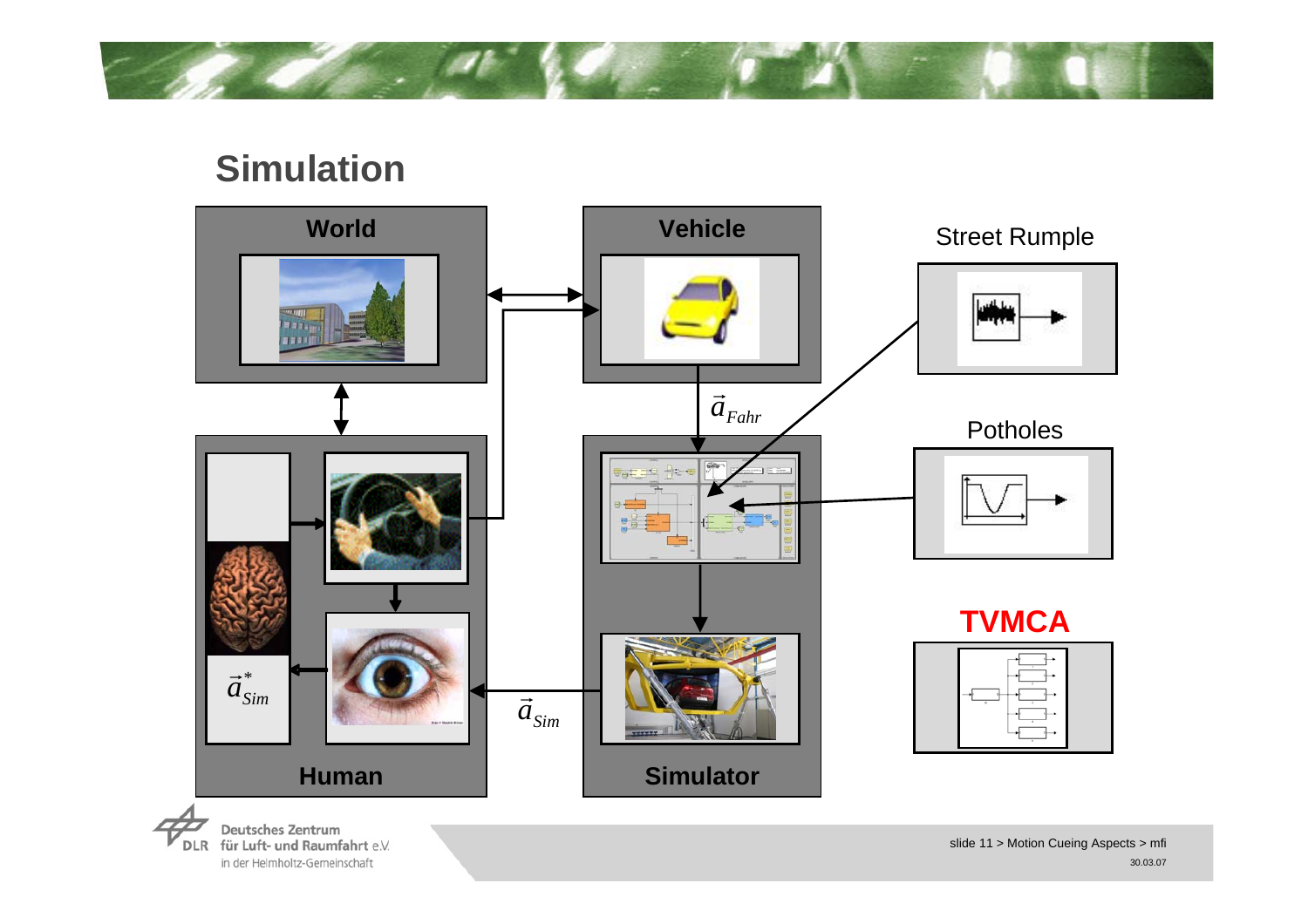



DLR für Luft- und Raumfahrt e.V. in der Helmholtz-Gemeinschaft

slide 12 > Motion Cueing Aspects > mfi 30.03.07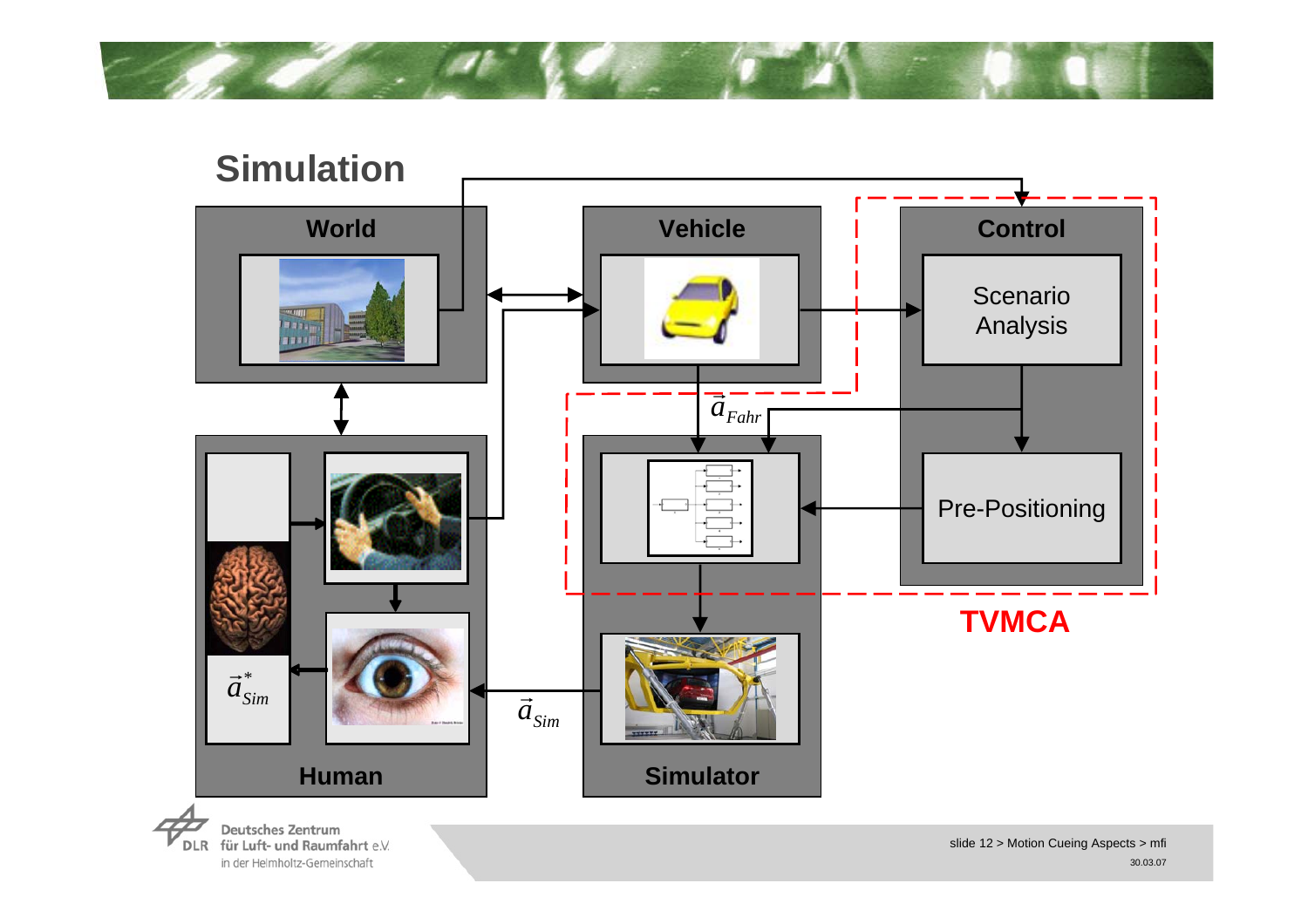## **Time Variant Motion Cueing Algorithm**

 $\triangleright$  Structural Changes **7** Soft switching!



 $\overline{\phantom{a}}$ Time Variant Filter Parameter **7** Additional washout!



- $\triangleright$  Prepositioning
	- Unidirectional movement!



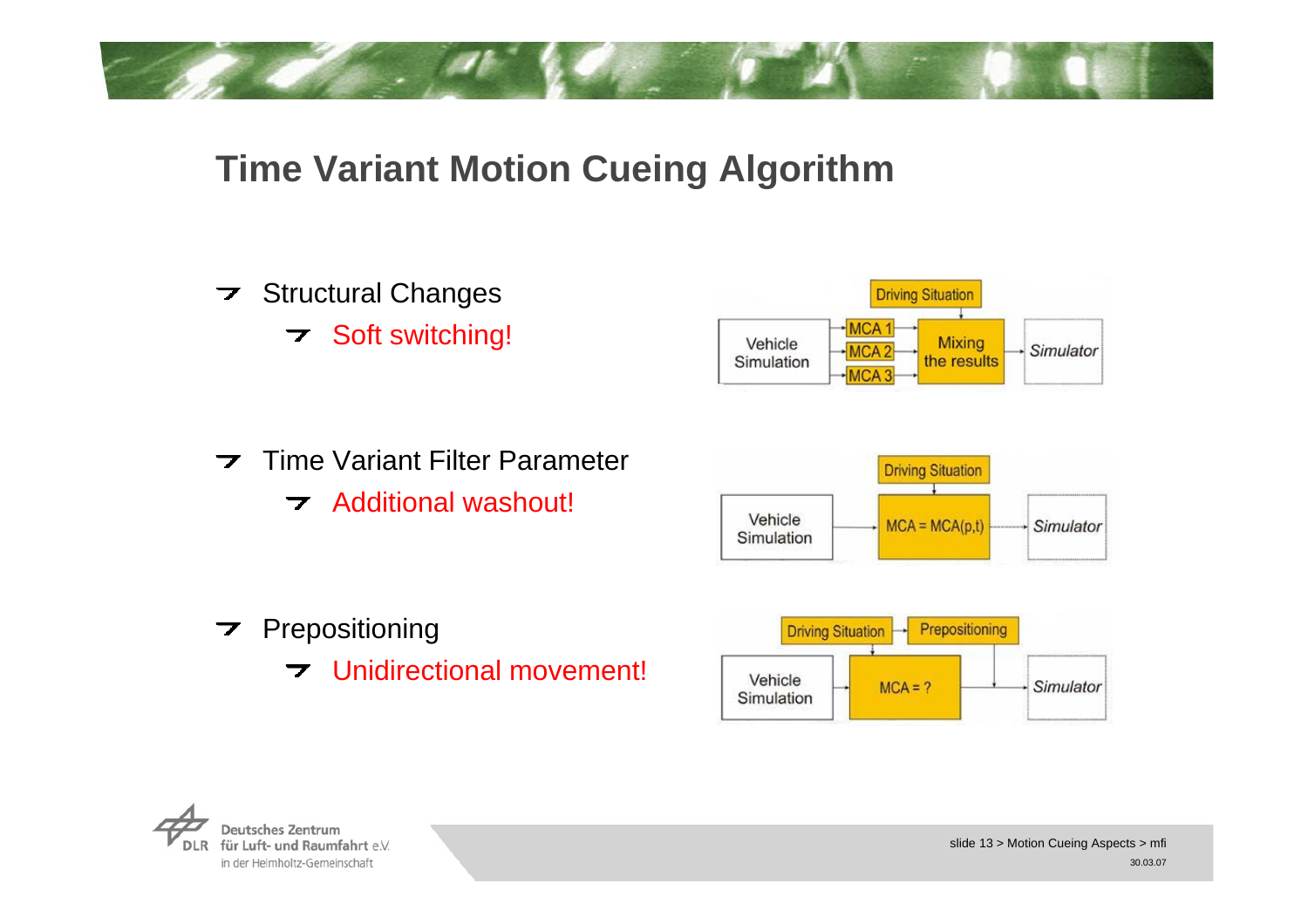## **Time Variant Motion Cueing Algorithm**

### *Motion Response*



#### *Realism*

| objective  |  |
|------------|--|
| subjective |  |

### *Tuning Options*